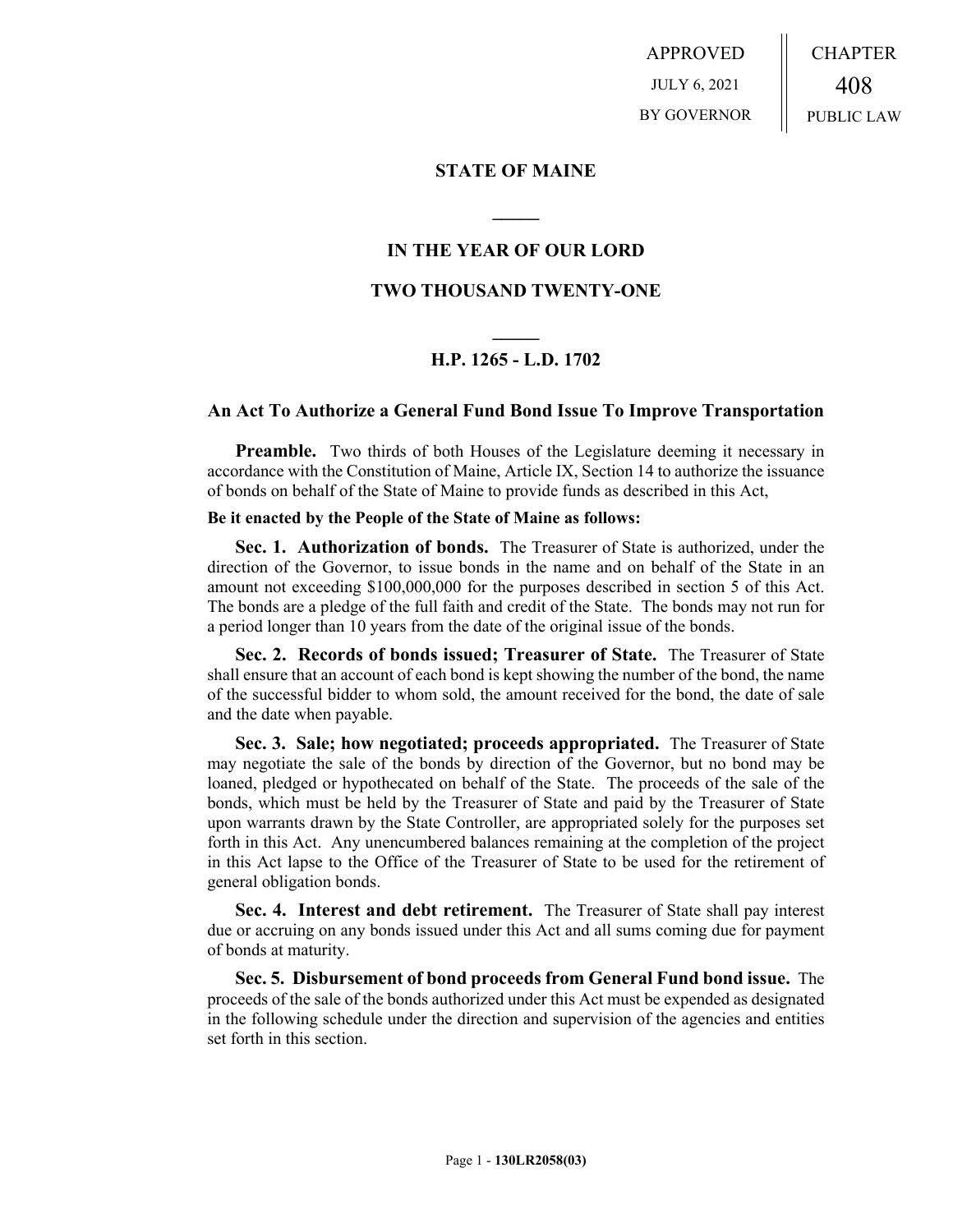### **DEPARTMENT OF TRANSPORTATION**

Provides funds to construct, reconstruct, rehabilitate and preserve state Priority 1, Priority 2 and Priority 3 corridor highways statewide, to replace and rehabilitate bridges statewide and to fund the municipal partnership initiative and for associated activities.

Total \$85,000,000 \$85,000,000 \$85,000,000 \$85,000,000 \$85,000,000 \$85,000,000 \$85,000,000 \$85,000,000 \$85,000

Provides funds for multimodal facilities or equipment related to transit, freight and passenger railroads, aviation, ports, harbors, marine transportation and active transportation projects and associated activities.

Total \$15,000,000 \$15,000,000 \$15,000 \$15,000 \$15,000 \$15,000 \$15,000 \$15,000 \$15,000 \$15,000 \$15,000 \$15,000 \$15,000 \$15,000 \$15,000 \$15,000 \$15,000 \$15,000 \$15,000 \$15,000 \$15,000 \$15,000 \$15,000 \$15,000 \$15,000 \$15,000

**Sec. 6. Contingent upon ratification of bond issue.** Sections 1 to 5 do not become effective unless the people of the State ratify the issuance of the bonds as set forth in this Act.

**Sec. 7. Appropriation balances at year-end.** At the end of each fiscal year, all unencumbered appropriation balances representing state money carry forward. Bond proceeds that have not been expended within 10 years after the date of the sale of the bonds lapse to the Office of the Treasurer of State to be used for the retirement of general obligation bonds.

**Sec. 8. Bonds authorized but not issued.** Any bonds authorized but not issued within 5 years of ratification of this Act are deauthorized and may not be issued, except that the Legislature may, within 2 years after the expiration of that 5-year period, extend the period for issuing any remaining unissued bonds for an additional amount of time not to exceed 5 years.

**Sec. 9. Referendum for ratification; submission at election; form of question; effective date.** This Act must be submitted to the legal voters of the State at a statewide election held in the month of November following passage of this Act. The municipal officers of this State shall notify the inhabitants of their respective cities, towns and plantations to meet, in the manner prescribed by law for holding a statewide election, to vote on the acceptance or rejection of this Act by voting on the following question:

"Do you favor a \$100,000,000 bond issue to build or improve roads, bridges, railroads, airports, transit facilities and ports and make other transportation investments, to be used to leverage an estimated \$253,000,000 in federal and other funds?"

The legal voters of each city, town and plantation shall vote by ballot on this question and designate their choice by a cross or check mark placed within a corresponding square below the word "Yes" or "No." The ballots must be received, sorted, counted and declared in open ward, town and plantation meetings and returns made to the Secretary of State in the same manner as votes for members of the Legislature. The Governor shall review the returns. If a majority of the legal votes are cast in favor of this Act, the Governor shall proclaim the result without delay and this Act becomes effective 30 days after the date of the proclamation.